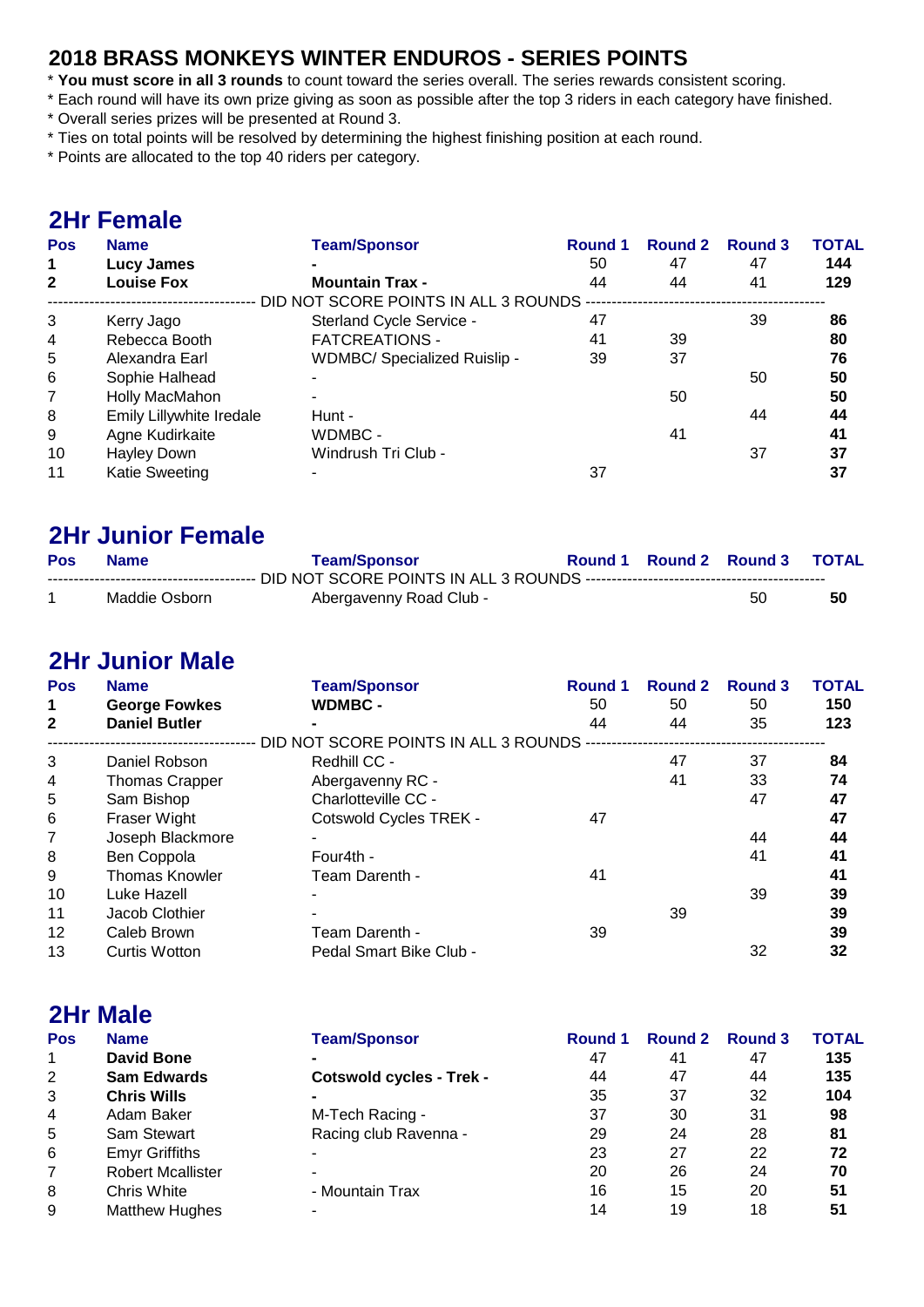|          |                                | -------------------------- DID NOT SCORE POINTS IN ALL 3 ROUNDS ---------------------------- |                  |                |                |                         |
|----------|--------------------------------|----------------------------------------------------------------------------------------------|------------------|----------------|----------------|-------------------------|
| 10       | Oliver Richardson              |                                                                                              |                  | 50             | 50             | 100                     |
| 11       | Luke Peyton                    | Four4th -                                                                                    | 41               | 44             |                | 85                      |
| 12       | <b>Matthew Clarke</b>          | Wheelbase Castelli -                                                                         | 39               | 39             |                | 78                      |
| 13       | Sam Hanson                     |                                                                                              | 33               |                | 35             | 68                      |
| 14       | Carl Morrish                   |                                                                                              | 31               | 33             |                | 64                      |
| 15       | <b>Christopher Peacock</b>     |                                                                                              | 28               | 32             |                | 60                      |
| 16       | <b>Robert Batten</b>           | Berkshire Cycle Co -                                                                         |                  | 29             | 30             | 59                      |
| 17       | <b>Phillip Pearce</b>          |                                                                                              | 50               |                |                | 50                      |
| 18       | Simon Lingard                  |                                                                                              | 27               |                | 19             | 46                      |
| 19       | Laurence Manning               |                                                                                              |                  | 18             | 27             | 45                      |
| 20       | <b>Guillaume Hemery</b>        |                                                                                              | 18               | 25             |                | 43                      |
| 21       | Tom Baker                      |                                                                                              |                  | 21             | 21             | 42                      |
| 22       | Michael Williams               |                                                                                              | 22               | 20             |                | 42                      |
| 23       | Max Suttie                     | Hot Pursuit Cycles / Specialized UK                                                          |                  |                | 41             | 41                      |
| 24       | Michael Harrison               |                                                                                              | 8                |                | 33             | 41                      |
| 25       | Tom Hughes                     |                                                                                              |                  |                | 39             | 39                      |
| 26       | Ross Smith                     | Uk-biking / Bournemouth Cycleworks                                                           |                  |                | 37             | 37                      |
| 27       | Ryan Keynes                    | 1st Gear Cycles -                                                                            |                  | 35             |                | 35                      |
| 28       | Marc Cooper                    | Viagra stay hard racing -                                                                    | 15               |                | 17             | 32                      |
| 29       | Callum Hughes                  | Banjo Cycles/Mountain Fuel -                                                                 | 32               |                |                | 32                      |
| 30       | <b>Jack Noy</b>                | Canyon UK -                                                                                  |                  | 31             |                | 31                      |
| 31       | Luke Webber                    |                                                                                              | 30               |                |                | 30                      |
| 32       | Lee Imrie                      | Smart121-Thule-NATS -                                                                        |                  |                | 29             | 29                      |
| 33       | <b>Liam Roberts</b>            |                                                                                              |                  | 28             |                | 28                      |
| 34       | Ben Swann                      |                                                                                              |                  |                | 26             | 26                      |
| 35       | Alex Salmon                    | Momentum Cycles -                                                                            | 26               |                |                | 26                      |
| 36       | Dan Clark                      | Hunt Bike wheels -                                                                           |                  |                | 25             | 25                      |
| 37       | James Hards                    |                                                                                              | 25               |                |                | 25                      |
| 38       | <b>Gary Spicer</b>             | Four4th -                                                                                    | 24               |                |                | 24                      |
| 39       | <b>Tavis Walker</b>            | Bradford on Avon -                                                                           |                  |                | 23             | 23                      |
| 40       | <b>Philip Palmer</b>           |                                                                                              |                  | 23             |                | 23                      |
| 41       | Alexander Randall              |                                                                                              |                  | 22             |                | 22                      |
| 42       | <b>Scott Parker</b>            |                                                                                              | 21               |                |                | 21                      |
| 43       | <b>Peter Stewart</b>           |                                                                                              |                  | 10             | 10             | 20                      |
| 44       | Paddy Scullion                 | Mid Cornwall CC -                                                                            | 19               |                |                | 19                      |
| 45       | Glenn Panton<br>James Lawrence | Owen cycles/ CCR -                                                                           | 17               | 17             |                | 17<br>17                |
| 46<br>47 | <b>Tom Coakes</b>              |                                                                                              |                  |                | 16             | 16                      |
| 48       | Tim Jones                      |                                                                                              |                  | 16             |                | 16                      |
| 49       | Ollie Gray                     | Kiln Brewery -<br><b>Generation Press CC -</b>                                               |                  |                | 15             | 15                      |
| 50       | Chris Heywood                  | Proper Cycling -                                                                             |                  |                | 14             | 14                      |
| 51       | James Fulcher                  |                                                                                              |                  | 14             |                | 14                      |
| 52       | Joe Edwards                    |                                                                                              |                  |                | 13             | 13                      |
| 53       | Tom Bandy                      | Portsdown Hill CC -                                                                          |                  | 13             |                | 13                      |
| 54       | <b>Christopher Hardwick</b>    |                                                                                              | 13               |                |                | 13                      |
| 55       | Dean Chentrens                 | <b>GS HENLEY -</b>                                                                           |                  |                | 12             | 12                      |
| 56       | Peter Windridge                |                                                                                              |                  | 12             |                | 12                      |
| 57       | Mark Tyrrell                   |                                                                                              | 12               |                |                | 12                      |
| 58       | Craig Beck                     |                                                                                              |                  |                | 11             | 11                      |
| 59       | <b>Andrew Newton</b>           |                                                                                              |                  | 11             |                | 11                      |
| 60       | <b>Alistair Davies</b>         |                                                                                              | 11               |                |                | 11                      |
| 61       | Ashley Staniland               |                                                                                              | $6\phantom{1}$   | 4              |                | 10                      |
| 62       | Jimmy Mercanton                |                                                                                              | 10               |                |                | 10                      |
| 63       | Harry Godman-Dorington         |                                                                                              |                  |                | 9              | $\boldsymbol{9}$        |
| 64       | <b>Chris Gibbons</b>           |                                                                                              |                  | 9              |                | 9                       |
| 65       | Aaron Meakin                   |                                                                                              | $\boldsymbol{9}$ |                |                | 9                       |
| 66       | Tom Grange                     | Muddybikeuk.com -                                                                            |                  |                | 8              | 8                       |
| 67       | Nick Anderson                  |                                                                                              |                  | 8              |                | 8                       |
| 68       | Tom Mercer                     |                                                                                              |                  |                | $\overline{7}$ | $\overline{\mathbf{7}}$ |
| 69       | Lee Spooner                    | Beckhill bathrooms -                                                                         |                  | $\overline{7}$ |                | $\overline{\mathbf{7}}$ |
| 70       | Rob Marchment                  | Enigma TI bikes -                                                                            | $\boldsymbol{7}$ |                |                | $\overline{7}$          |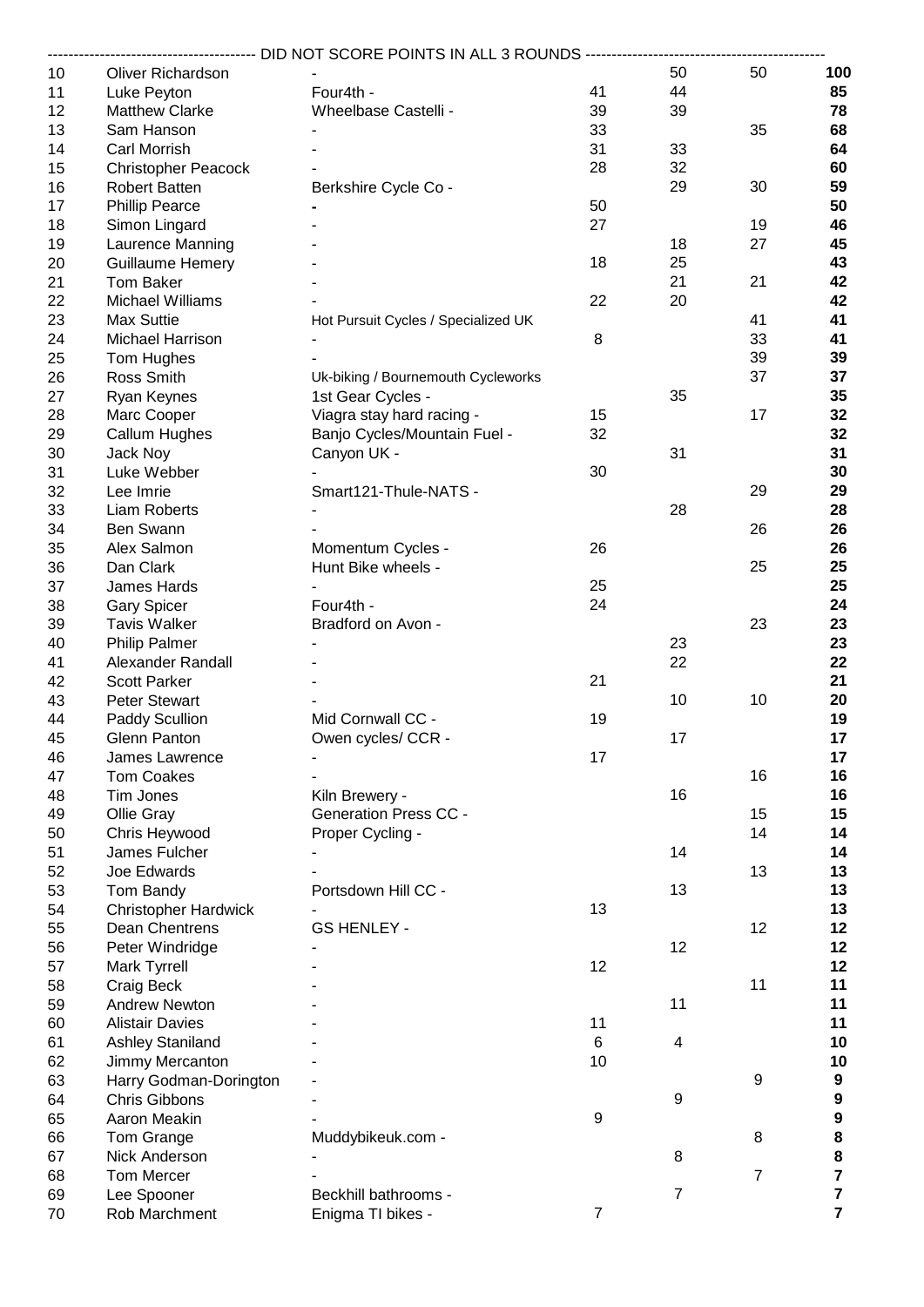| 71 | Ed Matysiak         |                 |   |   | 6 | 6 |
|----|---------------------|-----------------|---|---|---|---|
| 72 | <b>Tim Phillips</b> |                 |   | 6 |   | 6 |
| 73 | Giorgio Coppola     | Four4th -       |   |   | 5 | 5 |
| 74 | Benn Huntingford    |                 |   | 5 |   | 5 |
| 75 | Luke Williams       |                 | 5 |   |   | 5 |
| 76 | Joshua Gale         |                 |   |   |   | 4 |
| 77 | Nick Day            |                 |   |   | 3 | 3 |
| 78 | Davide Verissimo    |                 |   |   |   |   |
| 79 | Tom Williams        |                 |   |   |   | 2 |
| 80 | Robin Godding       | Jay Gee Autos - |   |   |   |   |
| 81 | Jonathan Downer     | Owens Cycles -  |   |   |   |   |

# **2Hr Veteran Female**

| <b>Pos</b> | <b>Name</b>            | <b>Team/Sponsor</b>                       | <b>Round 1</b> | <b>Round 2</b> | <b>Round 3</b> | <b>TOTAL</b> |
|------------|------------------------|-------------------------------------------|----------------|----------------|----------------|--------------|
| 1          | Julia Hamlyn           | <b>Bournemouth Cycleworks/Vitec/Weber</b> | 50             | 50             | 50             | 150          |
| 2          | <b>Rachel Clay</b>     |                                           | 47             | 47             | 47             | 141          |
| 3          | <b>Helen Howard</b>    | <b>Mountain Trax/Gorrick -</b>            | 41             | 44             | 41             | 126          |
| 4          | Jackie Field           | Mtb for Fitness & Cycleworks -            | 44             | 37             | 39             | 120          |
| 5          | Kym Harvey             | <b>Fat Creations -</b>                    | 39             | 41             | 35             | 115          |
| 6          | Joanne Scott           | Dynotech -                                | 37             | 33             | 32             | 102          |
| 7          | Louise Parker          |                                           | 33             | 35             | 31             | 99           |
|            |                        | DID NOT SCORE POINTS IN ALL 3 ROUNDS      |                |                |                |              |
| 8          | <b>Teresa Robbins</b>  | Trizo -                                   | 35             |                | 30             | 65           |
| 9          | Sandra Letford         |                                           | 32             | 32             |                | 64           |
| 10         | <b>Caroline Goward</b> | Scott Racing -                            |                |                | 44             | 44           |
| 11         | Gosia McPherson        | <b>WDMBC Specialized Ruislip -</b>        |                | 39             |                | 39           |
| 12         | <b>Emily Joyce</b>     | FNR -                                     |                |                | 37             | 37           |
| 13         | Sally Mortleman        | 70aks Tri Club -                          |                |                | 33             | 33           |
| 14         | <b>Carol Tilley</b>    |                                           |                | 31             |                | 31           |
| 15         | <b>Esther Evans</b>    |                                           |                | 30             |                | 30           |
|            |                        |                                           |                |                |                |              |

# **2Hr Veteran Male**

| Pos              | <b>Name</b>            | <b>Team/Sponsor</b>                    | <b>Round 1</b> | <b>Round 2</b> | <b>Round 3</b> | <b>TOTAL</b> |
|------------------|------------------------|----------------------------------------|----------------|----------------|----------------|--------------|
| 1                | <b>Paul Hopkins</b>    | <b>MERIDA FACTORY RACING -</b>         | 50             | 50             | 50             | 150          |
| $\boldsymbol{2}$ | <b>Chris Holmes</b>    |                                        | 39             | 39             | 44             | 122          |
| 3                | <b>Chris Lockyer</b>   |                                        | 33             | 35             | 41             | 109          |
| 4                | Daniel Ferguson        |                                        | 35             | 33             | 39             | 107          |
| 5                | <b>Matthew Eley</b>    |                                        | 31             | 22             | 30             | 83           |
| 6                | <b>Curtis Quelch</b>   |                                        | 29             | 24             | 29             | 82           |
| $\overline{7}$   | <b>Richard Kendall</b> | - Berks on Bikes                       | 28             | 20             | 33             | 81           |
| 8                | Paul Howard            | Mountain Trax / Gorrick -              | 30             | 13             | 25             | 68           |
| 9                | Matt Woodall           |                                        | 25             | 12             | 19             | 56           |
| 10               | Stephen Dadswell       |                                        | 24             | 4              | 20             | 48           |
| 11               | <b>Neil Plant</b>      |                                        | 21             | 5              | 15             | 41           |
| 12               | <b>Paul Mortimer</b>   |                                        | 14             | 1              | 6              | 21           |
|                  |                        | DID NOT SCORE POINTS IN ALL 3 ROUNDS   |                |                |                |              |
| 13               | <b>Rich Freshwater</b> |                                        | 47             | 47             |                | 94           |
| 14               | Roger Fowkes           | <b>WDMBC - Tony Fowkes Automobiles</b> |                | 41             | 47             | 88           |
| 15               | Paul White             |                                        | 44             | 44             |                | 88           |
| 16               | Colin Dixon            | Portsdown Hill -                       |                | 28             | 35             | 63           |
| 17               | Mark Gray              | <b>CHAINGANG Racing Team -</b>         |                | 30             | 32             | 62           |
| 18               | <b>Martin Backes</b>   | - Bike Trax Wanstead                   | 32             | 29             |                | 61           |
| 19               | Simon Butler           |                                        |                | 18             | 37             | 55           |
| 20               | <b>Andrew Lewis</b>    | Redhill CC -                           |                | 26             | 23             | 49           |
| 21               | Mark Whenham           | BRRT-                                  |                | 19             | 28             | 47           |
| 22               | Bernie Fyans           |                                        |                | 23             | 22             | 45           |
| 23               | Oliver Lee             |                                        |                | 16             | 26             | 42           |
| 24               | Jonathan Packer        |                                        |                | 14             | 27             | 41           |
| 25               | Paul Wellicome         | Four4th Lights -                       | 41             |                |                | 41           |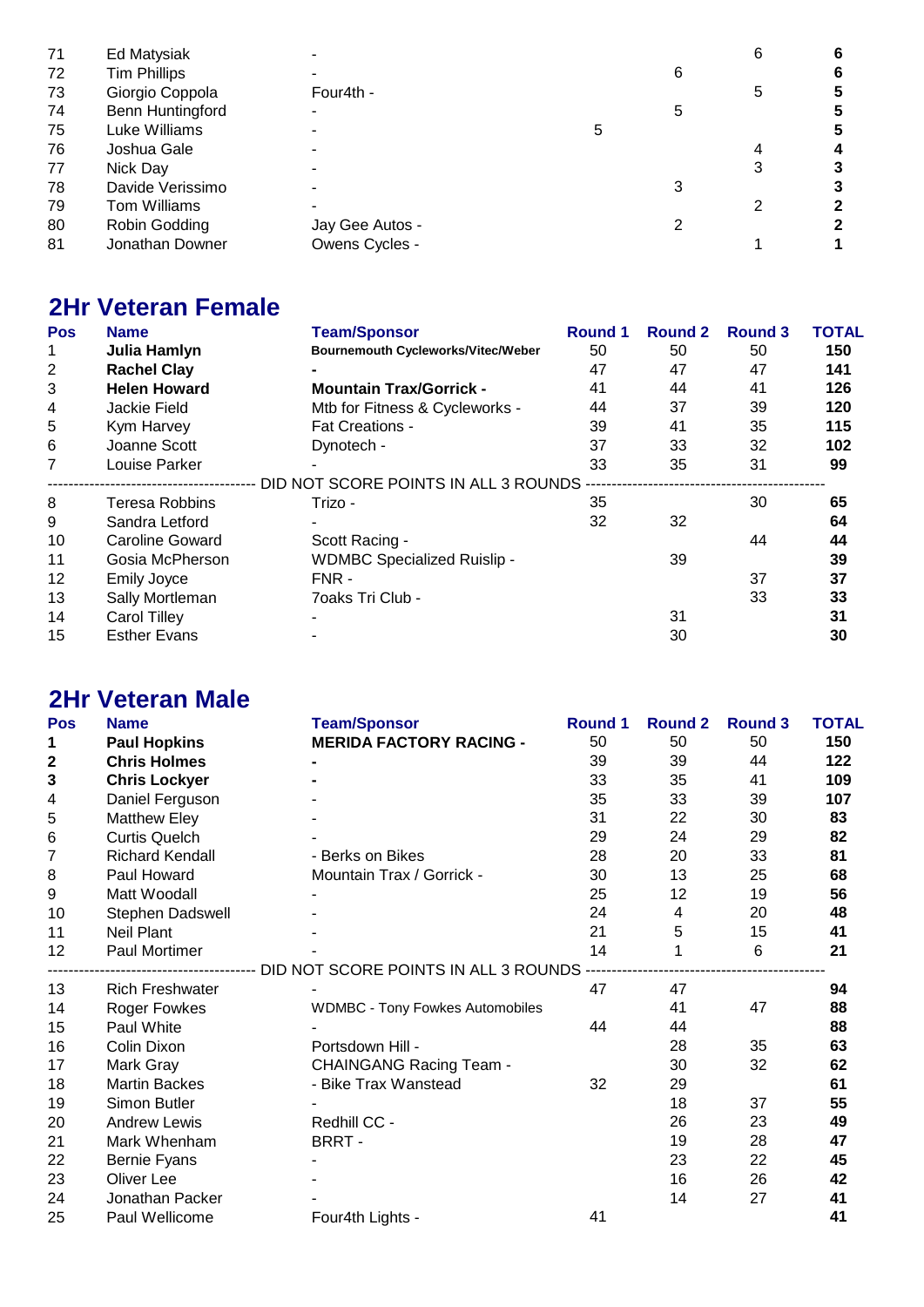| 26 | Nathan Ostridge               |                                    | 22             |                | 17             | 39                                    |
|----|-------------------------------|------------------------------------|----------------|----------------|----------------|---------------------------------------|
| 27 | William Mcdonald              | Banjo Cycles/Raceware/Specialized  |                | 37             |                | 37                                    |
| 28 | Mark Slocombe                 |                                    | 37             |                |                | 37                                    |
| 29 | <b>Chris Morrow</b>           |                                    | 26             | 10             |                | 36                                    |
| 30 | Tom Glendining                | 6AM -                              | 23             | 11             |                | 34                                    |
| 31 | Keith Wyer                    | Awcyles -                          | 27             | 6              |                | 33                                    |
| 32 | Mark Amicucci-Brown           |                                    |                | 32             |                | 32                                    |
| 33 | <b>Kev Duffell</b>            | Scott Racing -                     |                |                | 31             | 31                                    |
| 34 | <b>Andrew Smith</b>           |                                    |                | 31             |                | 31                                    |
| 35 | Stephen Rofe                  |                                    | 15             |                | 13             | 28                                    |
| 36 | <b>Justin Carrick</b>         | - Pinsonswheelmill                 |                | 9              | 18             | 27                                    |
| 37 | Darren Matthews               | TRI UK -                           |                | 27             |                | 27                                    |
| 38 | Allan Thurston                | 70aks Tri -                        | 13             |                | 12             | 25                                    |
| 39 | Simon Lesser                  | Bournemouth Cycleworks -           |                | 25             |                | 25                                    |
| 40 | Heinz Holsten                 |                                    |                |                | 24             | 24                                    |
| 41 | <b>Ste Marlow</b>             | Fro Systems -                      |                |                | 21             | 21                                    |
| 42 | Patrick Ferguson              | Team Chunky Whippets -             |                | 21             |                | 21                                    |
| 43 | James Currie                  |                                    | 20             |                |                | 20                                    |
| 44 | <b>Tim Hanchet</b>            |                                    | 19             |                |                | 19                                    |
| 45 | Paul Fox                      | Royal Signals MTB -                | 18             |                |                | 18                                    |
| 46 | Peter Bullock                 |                                    | 10             |                | $\overline{7}$ | 17                                    |
| 47 | <b>Andy Sole</b>              |                                    |                | 17             |                | 17                                    |
| 48 | Darius Sarshar                | 7oaks Tri club -                   | 17             |                |                | 17                                    |
| 49 | <b>Richie Waller</b>          | Four4th Lights -                   |                |                | 16             | 16                                    |
| 50 | <b>Andrew Evans</b>           | 7oaks tri club -                   | 16             |                |                | 16                                    |
| 51 | Neil Cooper                   | Hackney GT -                       |                | 15             |                | 15                                    |
| 52 | Wayne Cook                    |                                    |                |                | 14             | 14                                    |
| 53 | <b>Justin Edwards</b>         |                                    | 12             |                |                | 12                                    |
| 54 | Stephen Homewood              | Newbury RC -                       |                |                | 11             | 11                                    |
| 55 | Dean Llewhellyn               | Spokes and Spanners -              | 11             |                |                | 11                                    |
| 56 | <b>Matthew Cook</b>           | Bedfordshire Road Race Team -      |                |                | 10             | 10                                    |
| 57 | Chris Lillywhite              | Hunt -                             |                |                | 9              | 9                                     |
| 58 | <b>Chester Robinson</b>       |                                    | 9              |                |                | $\boldsymbol{9}$                      |
| 59 | John Bullock                  |                                    |                |                | 8              | 8                                     |
| 60 | Alastair Brown                |                                    |                | 8              |                |                                       |
| 61 | <b>Steve Smith</b>            |                                    | 8              |                |                | $\begin{array}{c} 8 \\ 8 \end{array}$ |
| 62 | Mark Henrick                  |                                    |                | 7              |                | $\overline{\mathbf{r}}$               |
| 63 | Jon Knight                    |                                    | 7              |                |                | 7                                     |
| 64 | <b>Richard Sambrook Smith</b> |                                    | 6              |                |                | 6                                     |
| 65 | Simon Phillips                | simon-pt.com -                     |                |                | 5              |                                       |
| 66 | Kevin Routley                 | - Farn/Camberley CC                | 5              |                |                | $\frac{5}{5}$                         |
| 67 | Jonathan Lewis                |                                    |                |                | 4              | 4                                     |
|    | Michael Hallinan              |                                    | 4              |                |                |                                       |
| 68 | <b>Alex Needs</b>             |                                    |                |                | 3              | 4                                     |
| 69 |                               |                                    |                |                |                | 3                                     |
| 70 | Gez Gibbons                   | BoB-                               |                | 3              |                | 3                                     |
| 71 | Derick Coppola                | www.Four4th.co.uk -                | 3              |                |                | 3                                     |
| 72 | Adrian King                   |                                    |                |                | $\overline{2}$ | $\overline{\mathbf{c}}$               |
| 73 | <b>Richard Lang</b>           | Bournemouth Cycleworks Vitec Weber |                | $\overline{2}$ |                | $\overline{\mathbf{c}}$               |
| 74 | Andy Lucock                   | GS VELO -                          | $\overline{2}$ |                |                | $\mathbf 2$                           |
| 75 | <b>Neil Sellers</b>           | FNR-                               |                |                | 1              | 1                                     |

## **3Hr Fat Bike**

| <b>Pos</b>     | <b>Name</b>            | <b>Team/Sponsor</b>                        | Round 1 | Round 2 | <b>Round 3</b> | <b>TOTAL</b> |
|----------------|------------------------|--------------------------------------------|---------|---------|----------------|--------------|
| $\mathbf 1$    | <b>Rick Evans</b>      | <b>Fat Creations</b>                       | 50      | 50      | 50             | 150          |
| $\overline{2}$ | <b>Russell Royce</b>   | <b>Fat Creations</b>                       | 44      | 44      | 44             | 132          |
| 3              | <b>Chris Hillier</b>   | $\sim$                                     | 41      | 39      | 41             | 121          |
|                |                        | DID NOT SCORE POINTS IN ALL 3 ROUNDS ----- |         |         |                |              |
| 4              | <b>Justin Crow</b>     | $\blacksquare$                             |         | 47      | 47             | 94           |
| 5              | <b>Francis Eddolls</b> | $\sim$                                     | 47      |         |                | 47           |
| 6              | Will Matthews          | AAC RT -                                   |         | 41      |                | 41           |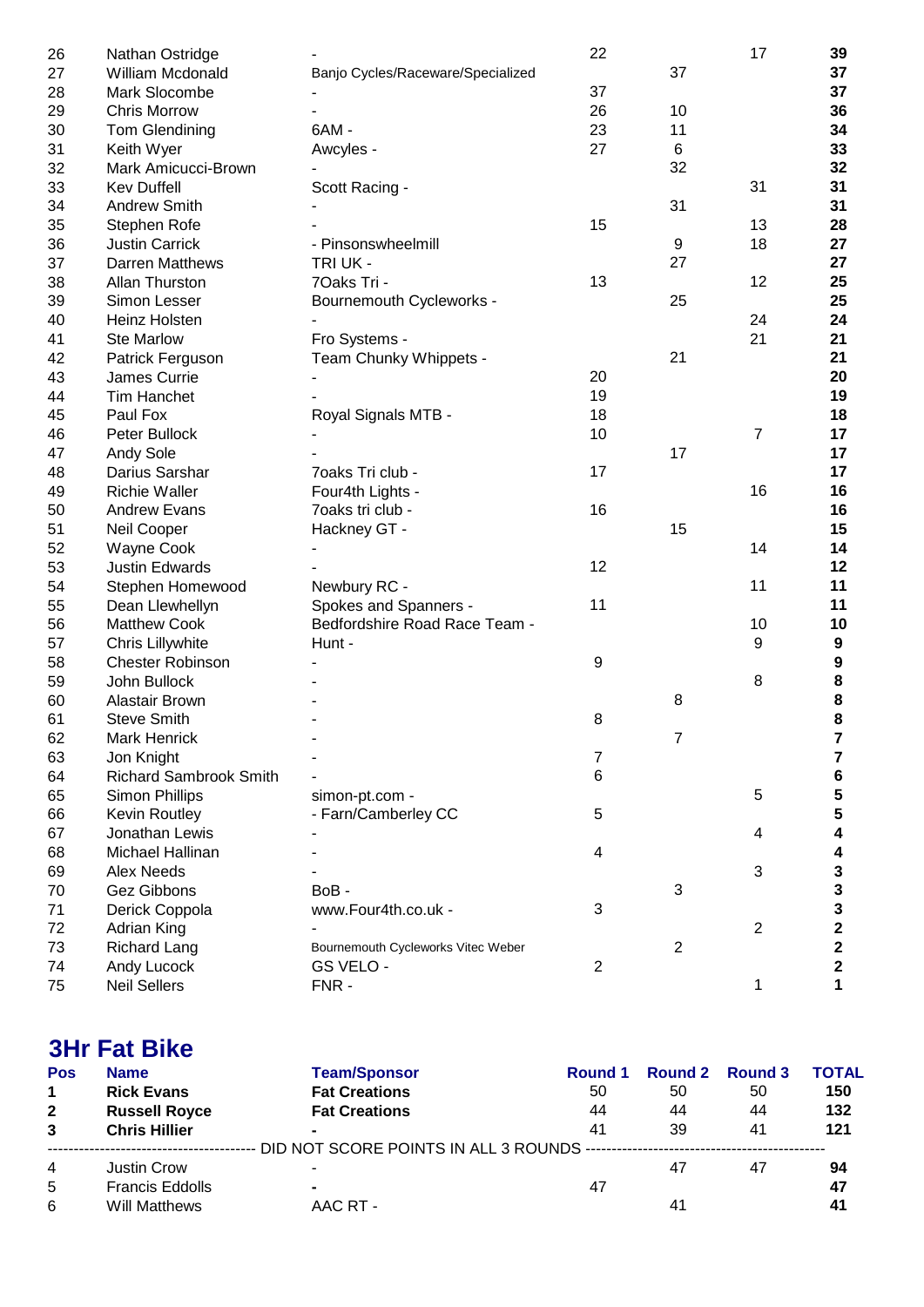| ⇁ | Simon Bennett | DHC -    | ЗΞ | 39 |
|---|---------------|----------|----|----|
| 8 | John Carter   | ົ<br>، ب |    | J1 |
| 9 | Robert Wine   | 35       |    | 35 |

# **3Hr Grand Veteran Male**

| Pos              | <b>Name</b>              | <b>Team/Sponsor</b>                                                                                   | Round 1        | Round 2 | Round 3        | <b>TOTAL</b> |
|------------------|--------------------------|-------------------------------------------------------------------------------------------------------|----------------|---------|----------------|--------------|
| 1                | <b>Rick Fetherston</b>   |                                                                                                       | 50             | 50      | 50             | 150          |
| $\boldsymbol{2}$ | <b>Roland Tilley</b>     |                                                                                                       | 47             | 47      | 47             | 141          |
| 3                | <b>Robert Jackson</b>    |                                                                                                       | 41             | 44      | 35             | 120          |
| 4                | Andre Pucci              |                                                                                                       | 29             | 41      | 32             | 102          |
| 5                | Mark Hardwicke           | bournemouth arrow cc -                                                                                | 30             | 31      | 28             | 89           |
| 6                | Ian Cartwright           |                                                                                                       | 31             | 32      | 26             | 89           |
| $\overline{7}$   | Paul Pomfret             | - Reading CC                                                                                          | 23             | 35      | 30             | 88           |
| 8                | <b>Chris Clark</b>       | Banjo Cycles/Raceware/Degeneration Team                                                               | 26             | 33      | 24             | 83           |
| 9                | Martin Langston          |                                                                                                       | 22             | 27      | 25             | 74           |
| 10               | Paul Morris              |                                                                                                       | 19             | 26      | 22             | 67           |
| 11               | Clive Ely                | - Mountain Trax/Gorrick                                                                               | 20             | 22      | 16             | 58           |
| 12               | Martin Brown             | 7Oaks Tri Club -                                                                                      | 9              | 25      | 19             | 53           |
| 13               | Adrian Bryant            |                                                                                                       | 16             | 17      | 15             | 48           |
| 14               | John Constable           |                                                                                                       | 11             | 18      | 18             | 47           |
| 15               | <b>Nick Calkin</b>       |                                                                                                       | 24             | 12      | 5              | 41           |
| 16               | Andy O'Brien             |                                                                                                       | 5              | 7       | 11             | 23           |
| 17               | Ken Addison              |                                                                                                       | 6              | 9       | $\overline{7}$ | 22           |
| 18               | Nick Mcnamara            |                                                                                                       | $\overline{2}$ | $\,6$   | 8              | 16           |
|                  |                          | ----------------------------    DID NOT SCORE    POINTS IN ALL                               3 ROUNDS |                |         |                |              |
|                  | Nigel Brown              | Gillingham & district Wheelers -                                                                      | 44             |         | 44             | 88           |
| 19               |                          |                                                                                                       | 39             |         | 41             | 80           |
| 20               | lain Wight               | Cotswold Cycles TREK -                                                                                | 28             |         | 31             | 59           |
| 21               | James Pilgrim-Morris     | GS Henley/Athlete Service -                                                                           |                |         |                |              |
| 22               | Stefano Fratesi          | Avis Bike -                                                                                           |                | 30      | 27             | 57           |
| 23               | Ian Petherbridge         | Racing Club Ravenna -                                                                                 | 27             |         | 29             | 56           |
| 24               | Mike Richman             |                                                                                                       |                | 29      | 21             | 50           |
| 25               | <b>Richard Irvine</b>    | Bournemouth Cycleworks Weber -                                                                        | 21             | 28      |                | 49           |
| 26               | Andy Weaving             | Cotswold Cycles - TREK -                                                                              |                |         | 39             | 39           |
| 27               | Mark Neep                |                                                                                                       |                | 39      |                | 39           |
| 28               | <b>Graham Pentney</b>    | Greenwich Tritons/mad cow racing -                                                                    |                |         | 37             | 37           |
| 29               | <b>Antony Gray</b>       |                                                                                                       |                | 37      |                | 37           |
| 30               | Harry Underhill          |                                                                                                       | 37             |         |                | 37           |
| 31               | Kevin Underwood          |                                                                                                       |                | 23      | 13             | 36           |
| 32               | David Steele             |                                                                                                       | 15             | 21      |                | 36           |
| 33               | <b>Stephen Moors</b>     |                                                                                                       | 35             |         |                | 35           |
| 34               | <b>Richard Bryant</b>    | 7OaksTri -                                                                                            |                | 24      | 10             | 34           |
| 35               | Owen Pattinson           | Owens Cycles / Scott                                                                                  |                |         | 33             | 33           |
| 36               | <b>Barry White</b>       | Uk biking/Bournemouthcycleworks/Trek                                                                  | 33             |         |                | 33           |
| 37               | Paul Kelly               |                                                                                                       | 32             |         |                | 32           |
| 38               | Paul Thomas              |                                                                                                       | 13             | 16      |                | 29           |
| 39               | Paul Warner              | - Team Darenth                                                                                        | 18             | 11      |                | 29           |
| 40               | <b>Martin Chuter</b>     |                                                                                                       | 12             | 14      |                | 26           |
| 41               | Paul Baker               |                                                                                                       |                | 13      | 12             | 25           |
| 42               | Phil Hoffman             | Abellio SFA Racing Team -                                                                             | 25             |         |                | 25           |
| 43               | <b>Tim Stowe</b>         |                                                                                                       |                |         | 23             | 23           |
| 44               | <b>Richard Young</b>     | Brighton Tri Club -                                                                                   |                |         | 20             | 20           |
| 45               | Lucien Carter            |                                                                                                       |                | 20      |                | 20           |
| 46               | Mark Johnson             | TriFitsU -                                                                                            |                | 19      |                | 19           |
| 47               | Steve Blackmore          | Team Darenth -                                                                                        |                |         | 17             | 17           |
| 48               | Paul Robinson            |                                                                                                       | 17             |         |                | 17           |
| 49               | Mark Cooper              |                                                                                                       | $\overline{7}$ |         | 9              | 16           |
| 50               | <b>Philip Wellard</b>    | - BOB                                                                                                 |                | 15      |                | 15           |
| 51               | <b>Charles Mortleman</b> | 7oaks tri club -                                                                                      |                |         | 14             | 14           |
| 52               | <b>Chris Hall</b>        |                                                                                                       | 14             |         |                | 14           |
| 53               | <b>Chris Evet</b>        |                                                                                                       |                | 10      |                | 10           |
|                  |                          |                                                                                                       |                |         |                |              |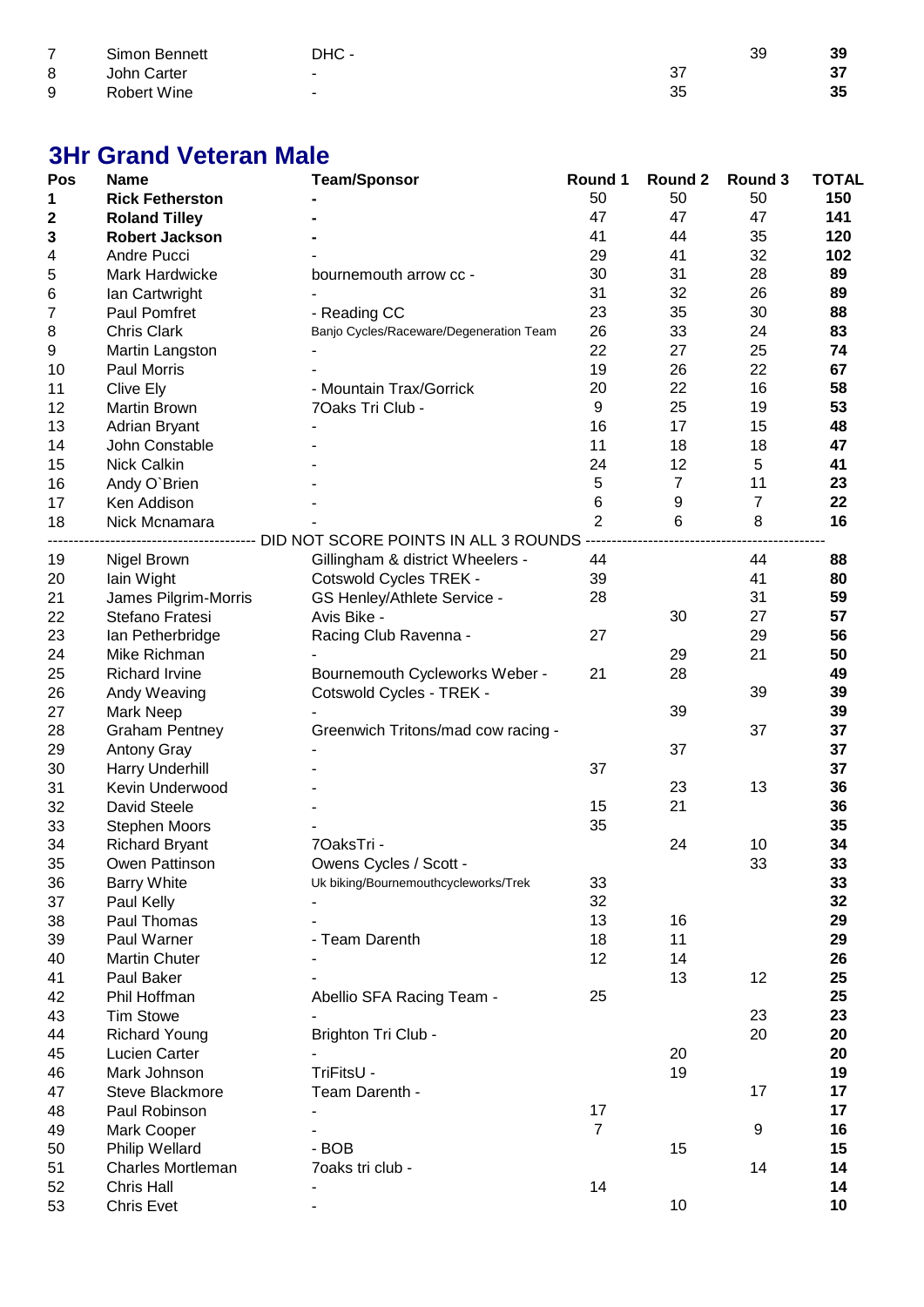| 54 | Allan Weiner   | London Phoenix -        | 10 |  | 10 |
|----|----------------|-------------------------|----|--|----|
| 55 | Ahmet Ouzoun   |                         |    |  | 9  |
| 56 | Colin Robson   |                         |    |  | 8  |
| 57 | Terry Osborn   | Abergavenny Road Club - |    |  | 6  |
| 58 | Paul Atkinson  |                         |    |  | 5  |
| 59 | David Jeffery  |                         |    |  | 4  |
| 60 | Stephen Dalton |                         |    |  | 4  |
| 61 | Neil Frohlick  |                         |    |  | 3  |

## **4Hr Female**

| Pos                  | <b>Name</b>            | <b>Team/Sponsor</b>   |    | Round 1 Round 2 Round 3 |    | <b>TOTAL</b> |
|----------------------|------------------------|-----------------------|----|-------------------------|----|--------------|
| $\blacktriangleleft$ | <b>Hannah Griffith</b> | $\blacksquare$        | 44 | 47                      | 50 | 141          |
|                      |                        |                       |    |                         |    |              |
| 2                    | Heidi Gould            | TRI UK -              |    | 50                      |    | 50           |
| 3                    | Amy-Jo Hansford        | - Mud Sweat `n` Gears | 50 |                         |    | 50           |
| $\overline{4}$       | Anna Mcleod            | Fruit 4 London -      | 47 |                         |    | 47           |

### **4Hr Male**

| Pos         | <b>Name</b>               | <b>Team/Sponsor</b>                                                  | <b>Round 1</b> | <b>Round 2</b> | <b>Round 3</b> | <b>TOTAL</b> |
|-------------|---------------------------|----------------------------------------------------------------------|----------------|----------------|----------------|--------------|
| 1           | <b>Chris Noble</b>        | Pivot Boompods -                                                     | 41             | 44             | 44             | 129          |
| $\mathbf 2$ | <b>Liam Keynes</b>        | 1st Gear Cycles/OCC -                                                | 37             | 41             | 41             | 119          |
| 3           | <b>Boe Harper</b>         |                                                                      | 32             | 37             | 32             | 101          |
| 4           | Nick Clarke               | Arctic Tacx RT -                                                     | 31             | 35             | 31             | 97           |
| 5           | William Simpson           |                                                                      | 30             | 32             | 33             | 95           |
| 6           | Cesare Pacella            | Team Civitavecchia ProtoBrand -                                      | 27             | 28             | 28             | 83           |
|             |                           | ----------------------------    DID NOT SCORE POINTS IN ALL 3 ROUNDS |                |                |                |              |
| 7           | Graham Jones              | Fruit 4 London -                                                     | 50             |                | 47             | 97           |
| 8           | <b>Darrell Harris</b>     |                                                                      |                | 39             | 39             | 78           |
| 9           | Will Dixon                |                                                                      |                | 27             | 35             | 62           |
| 10          | <b>Mark Russell</b>       | <b>E2R Riding Collective -</b>                                       |                | 29             | 30             | 59           |
| 11          | <b>Alex Willis</b>        |                                                                      | 26             | 31             |                | 57           |
| 12          | Paddy Atkinson            | Renvale RT -                                                         | 33             | 24             |                | 57           |
| 13          | John Martin               |                                                                      | 28             |                | 27             | 55           |
| 14          | Scott Chappell            | Pedal On -                                                           |                |                | 50             | 50           |
| 15          | Joe Harris                | ZeroBC -                                                             |                | 50             |                | 50           |
| 16          | <b>Ollie Rastall</b>      |                                                                      |                | 47             |                | 47           |
| 17          | <b>Tony Revell</b>        | Cycleworks RT -                                                      | 47             |                |                | 47           |
| 18          | Alex Davison              | 70aks Tri -                                                          | 24             |                | 22             | 46           |
| 19          | <b>Christian Humphrey</b> |                                                                      | 44             |                |                | 44           |
| 20          | Sean Townsend             | Magspeed Racing -                                                    | 39             |                |                | 39           |
| 21          | Adam Hughes               |                                                                      |                |                | 37             | 37           |
| 22          | Dan Holley                | Cycle-Tec -                                                          | 35             |                |                | 35           |
| 23          | Joe Clark                 |                                                                      |                | 33             |                | 33           |
| 24          | Chris D Noble             | Athena Racing -                                                      |                | 30             |                | 30           |
| 25          | <b>Tobie Charlton</b>     | Sotonia CC -                                                         |                |                | 29             | 29           |
| 26          | Paul Hamblett             | Gs Henley -                                                          | 29             |                |                | 29           |
| 27          | Myburgh Van Aswegen       |                                                                      |                |                | 26             | 26           |
| 28          | Simon Stoneman            |                                                                      |                | 26             |                | 26           |
| 29          | Willem DeJager            | Thames Turbo Triathlon Club -                                        |                |                | 25             | 25           |
| 30          | <b>Ben Watts</b>          | ACU -                                                                |                | 25             |                | 25           |
| 31          | Sebastian Bodilly         |                                                                      | 25             |                |                | 25           |
| 32          | John Benjamin             | Bradford on Avon cycling club -                                      |                |                | 24             | 24           |
| 33          | Paul Brennan              |                                                                      |                |                | 23             | 23           |
|             |                           |                                                                      |                |                |                |              |

#### **4Hr Single Speed**

| Pos | <b>Name</b>       | <b>Team/Sponsor</b>             |    |    | Round 1 Round 2 Round 3 TOTAL |     |
|-----|-------------------|---------------------------------|----|----|-------------------------------|-----|
|     | <b>Bryan Kidd</b> | <b>GPCC / Singular Cycles -</b> | 47 | 50 |                               | 144 |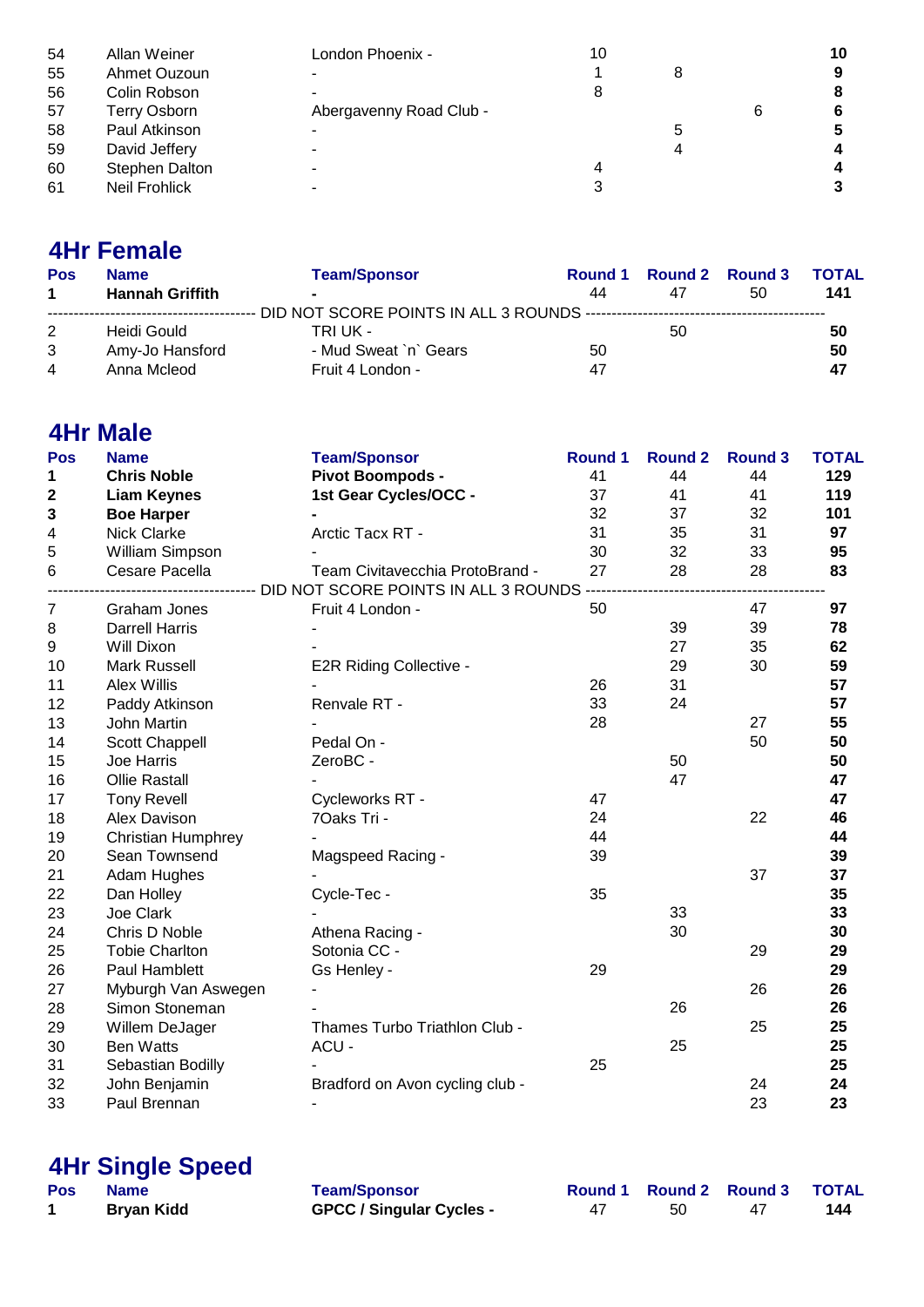| $\overline{2}$ | <b>Andrew Delahay</b> |                                       | 41 | 44 | 41 | 126 |
|----------------|-----------------------|---------------------------------------|----|----|----|-----|
| 3              | <b>Andy Tucker</b>    | Banjo cycles -                        | 39 | 41 | 35 | 115 |
|                |                       | DID NOT SCORE POINTS IN ALL 3 ROUNDS. |    |    |    |     |
| $\overline{4}$ | John Aston            | <b>Generation Press CC -</b>          |    |    | 50 | 50  |
| 5              | Jason Hints           |                                       | 50 |    |    | 50  |
| 6              | John Lemonius         |                                       |    | 47 |    | 47  |
| 7              | Lee Gollop            |                                       |    |    | 44 | 44  |
| 8              | Ed Gurney             |                                       | 44 |    |    | 44  |
| 9              | Nigel Grantham        | Pedalon.co.uk -                       |    |    | 39 | 39  |
| 10             | Dave Brown            |                                       |    |    | 37 | 37  |
| 11             | Paul Elcock           |                                       | 37 |    |    | 37  |
| 12             | Tim Gray              |                                       |    |    | 33 | 33  |

## **4Hr Veteran Female**

| <b>Pos</b>     | <b>Name</b>           | <b>Team/Sponsor</b>                        | <b>Round 1</b> | Round 2 | Round 3 | ΤΟΤΑL |
|----------------|-----------------------|--------------------------------------------|----------------|---------|---------|-------|
| 1              | <b>Ruth Miller</b>    |                                            | 47             | 50      | 47      | 144   |
| $\mathbf{2}$   | <b>Roslyn Mcginty</b> | <b>Cadence Performance/Giant Radlett -</b> | 35             | 39      | 44      | 118   |
|                |                       | DID NOT SCORE POINTS IN ALL 3 ROUNDS       |                |         |         |       |
| 3              | Iwona Szmyd           |                                            | 50             |         | 50      | 100   |
| $\overline{4}$ | Karen Price           | Team JMC -                                 | 44             | 44      |         | 88    |
| 5              | Caroline Mulligan     | <b>Greenwich Tritons -</b>                 | 39             |         | 41      | 80    |
| 6              | Abigail Armstrong     | Hackney GT -                               | 37             | 41      |         | 78    |
| 7              | Monika Rogers         |                                            | 41             | 37      |         | 78    |
| 8              | Dani Humphrey         |                                            |                | 47      |         | 47    |
| 9              | Anna Waite            |                                            | 33             |         |         | 33    |

## **4Hr Veteran Male**

| Pos   | <b>Name</b>            | <b>Team/Sponsor</b>                       | Round 1 | Round 2 | Round 3 | <b>TOTAL</b> |
|-------|------------------------|-------------------------------------------|---------|---------|---------|--------------|
| 1     | <b>Richard Penning</b> | <b>Pivot Boompod Racing -</b>             | 47      | 39      | 47      | 133          |
| 2     | <b>Anthony White</b>   | Mt. Zoom -                                | 41      | 47      | 44      | 132          |
| 3     | <b>Stuart King</b>     | <b>Bournemouth Cycleworks/Vitec/Weber</b> | 44      | 44      | 41      | 129          |
| 4     | David King-Smith       |                                           | 39      | 37      | 39      | 115          |
| 5     | <b>Ben Connor</b>      | <b>Chichester City Riders -</b>           | 28      | 29      | 33      | 90           |
| $\,6$ | Jon Heasman            |                                           | 35      | 15      | 37      | 87           |
| 7     | Andrew Graham          |                                           | 27      | 25      | 17      | 69           |
| 8     | <b>Rich Cooper</b>     |                                           | 20      | 23      | 25      | 68           |
| 9     | Gabor Doroghazi        | Fruit 4 London -                          | 9       | 24      | 32      | 65           |
| 10    | <b>Stephen Cripps</b>  |                                           | 16      | 19      | 24      | 59           |
| 11    | Alun Lewis             |                                           | 4       | 20      | 27      | 51           |
| 12    | Andrew Page            |                                           | 15      | 14      | 21      | 50           |
|       |                        | DID NOT SCORE POINTS IN ALL 3 ROUNDS      |         |         |         |              |
| 13    | Marc Chamberlain       | Cotswold cycles TREK -                    | 50      |         | 50      | 100          |
| 14    | <b>Stuart Spies</b>    | <b>CHAINGANG Racing Team -</b>            |         | 31      | 35      | 66           |
| 15    | Matt Craner            | Beyond Bikes -                            | 30      | 32      |         | 62           |
| 16    | Nick Cooper            |                                           | 26      |         | 31      | 57           |
| 17    | <b>Garry Hurst</b>     | Assos Equipe UK -                         | 29      | 28      |         | 57           |
| 18    | Andy Ross              | - Sydenham Wheelers                       | 23      | 30      |         | 53           |
| 19    | Sam Humphrey           |                                           |         | 50      |         | 50           |
| 20    | Harry Wilder           |                                           | 19      |         | 30      | 49           |
| 21    | Jon Chandler           | ROTOR Race Team -                         | 24      | 21      |         | 45           |
| 22    | Kelvin Norton          |                                           | 31      | 12      |         | 43           |
| 23    | Steve Webb             | Singular cycles -                         |         | 41      |         | 41           |
| 24    | <b>Ollie Yates</b>     | <b>RNRMCA-</b>                            | 37      |         |         | 37           |
| 25    | Leigh Mutimer          |                                           |         | 17      | 18      | 35           |
| 26    | Andrew Bocking         | Velolife -                                |         | 35      |         | 35           |
| 27    | David Ivory            | Reading CC -                              |         | 33      |         | 33           |
| 28    | Paul Mansfield         |                                           | 33      |         |         | 33           |
| 29    | David Townrow          |                                           |         | 16      | 16      | 32           |
| 30    | Simon Laws             |                                           | 32      |         |         | 32           |